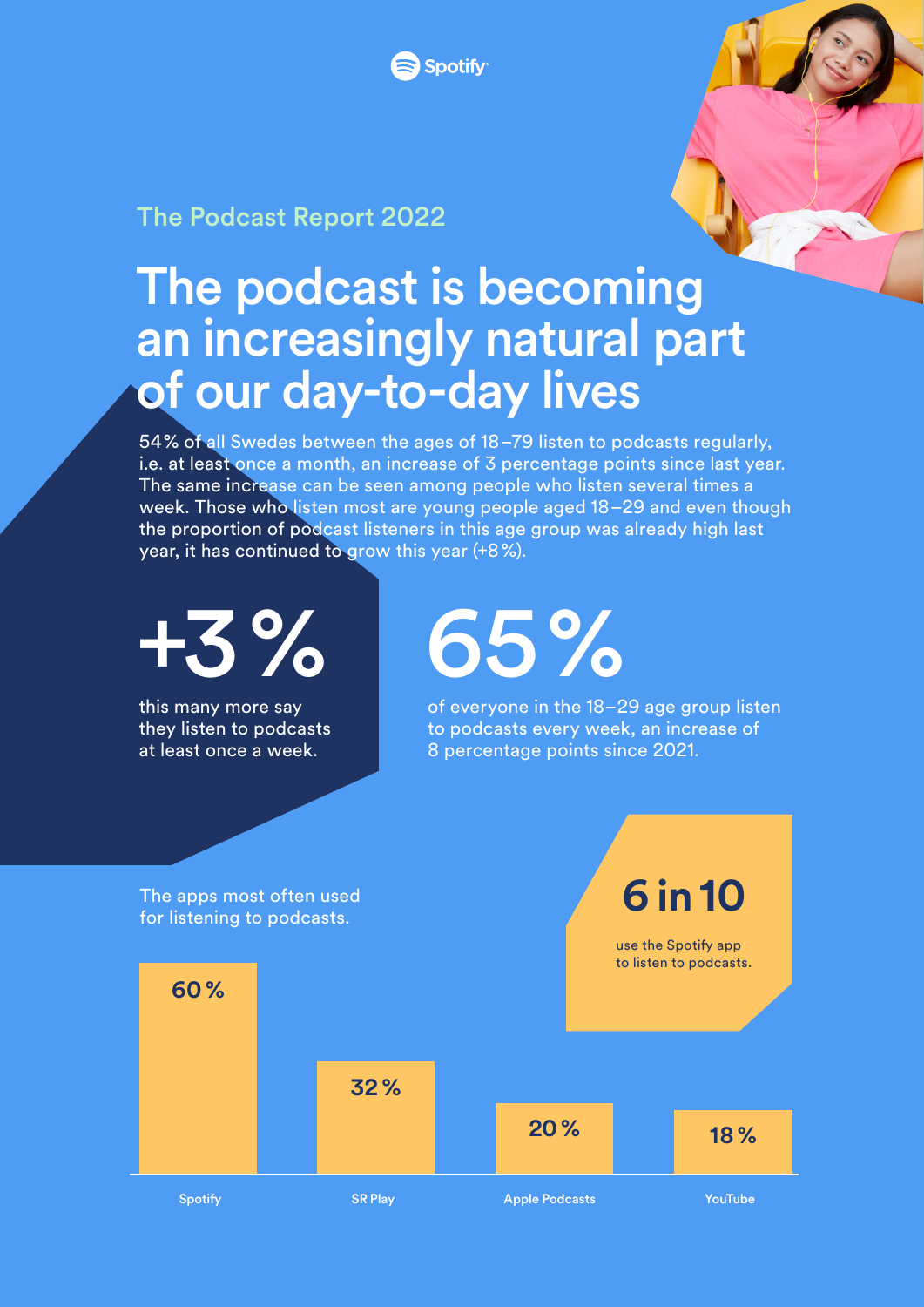## Many say that listening to podcasts is time well spent.

Almost half of those who listen to podcasts at least once a week say that it is more enriching than screen time spent on a cellphone, tablet or computer.

# **1 in 2**

in the 18–29 age group want to reduce their leisure screen time

**47 %**

of all Swedes say that listening to podcasts is more enriching than screen time spent on a cellphone, tablet or computer



## Podcasts have the ability to entertain and educate.

People who listen to podcasts do so primarily to learn more about different subjects (53%) and to be entertained (51%). Compared to last year, 6% more people indicate greater knowledge as the main reason why they listen to podcasts, and the majority believe that podcasts contribute to a fairly high or very high degree of knowledge about our society.



## Documentaries overtake discussions

In last year's survey, discussion podcasts were the most popular podcast format on Spotify. But things have changed since then, and this year, documentaries are the listeners' preferred genre.